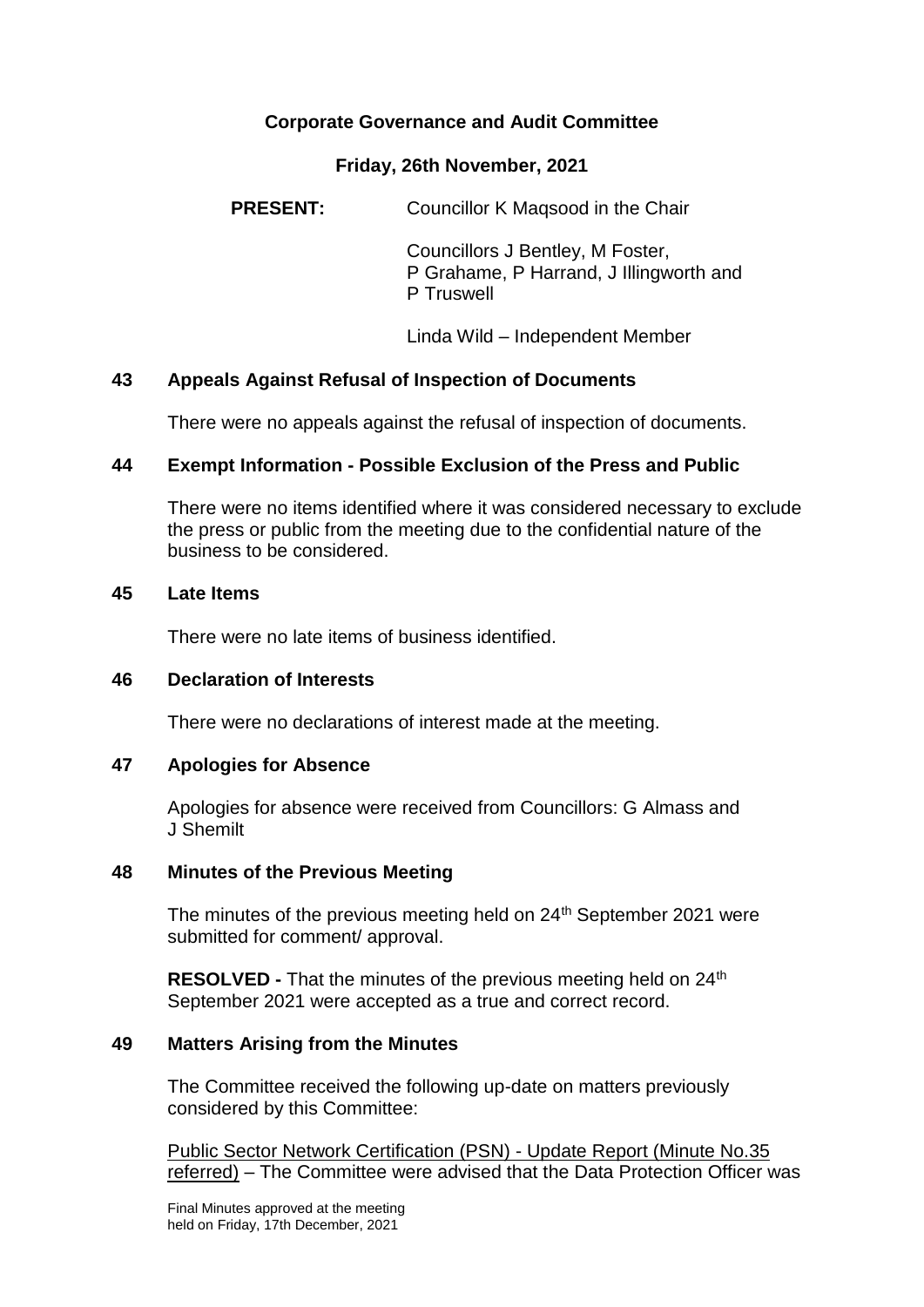pleased to report that the second PSN submission, entered within the guidelines set out by the Cabinet office, was successful. LCC now had a PSN certificate which would ease compliance work across the Council and enable data to continue to be shared where it was needed.

It was reported that the work completed by the PSN Taskforce had been celebrated by IDS with a nomination for the Awards for Excellence in the category 'Team of the Year'.

Members were informed that the team would continue into 2022 with the annual IT Health-check taking place in January and a planned PSN submission date for July.

Annual Treasury Management Governance Report (Minute No 37 referred) – At the last meeting Members sought clarification around the audit arrangements for treasury management for 2019/20 – It was reported that the requested information had been circulated to all Members of the Committee on 19th November 2021.

Internal Audit Update Report May to July 2021 (Minute No.39 referred) – With reference to the last meeting when it was agreed that the Chair on behalf of the Committee be requested to write to the Chief Executive with a request that all Chief Officers remind their staff of the importance of completing Customer Satisfaction Questionnaires following a review of work undertaken by the Audit Section – It was reported that the matters had been raised at Corporate Leadership Team and communicated to the Best Council Leadership Team on 22nd October 2021

#### **50 Annual Assurance Report on Financial Management**

The Chief Officer Financial Services submitted a report which provided assurance that the Council had established an effective financial control environment including robust arrangements for strategic financial planning combined with effective financial management and control.

Addressing the report, the Deputy Chief Officer Financial Services confirmed that the Council had a sound framework for reviewing and challenging financial performance, it also had realistic plans in place to make the necessary savings in the 2021/22 financial year and was taking the appropriate steps to deliver them. The Authority had contingency plans in place to help to manage unforeseen variations against the budget.

Members noted the report fulfilled the requirement in the Chief Finance Officer's protocol, (Section 5k of the Council's constitution), that the Chief Finance Officer would report to this Committee annually to confirm that the arrangements set out in the protocol had been complied with and set out proposals for amendments in the light of any issues that had arisen during the year.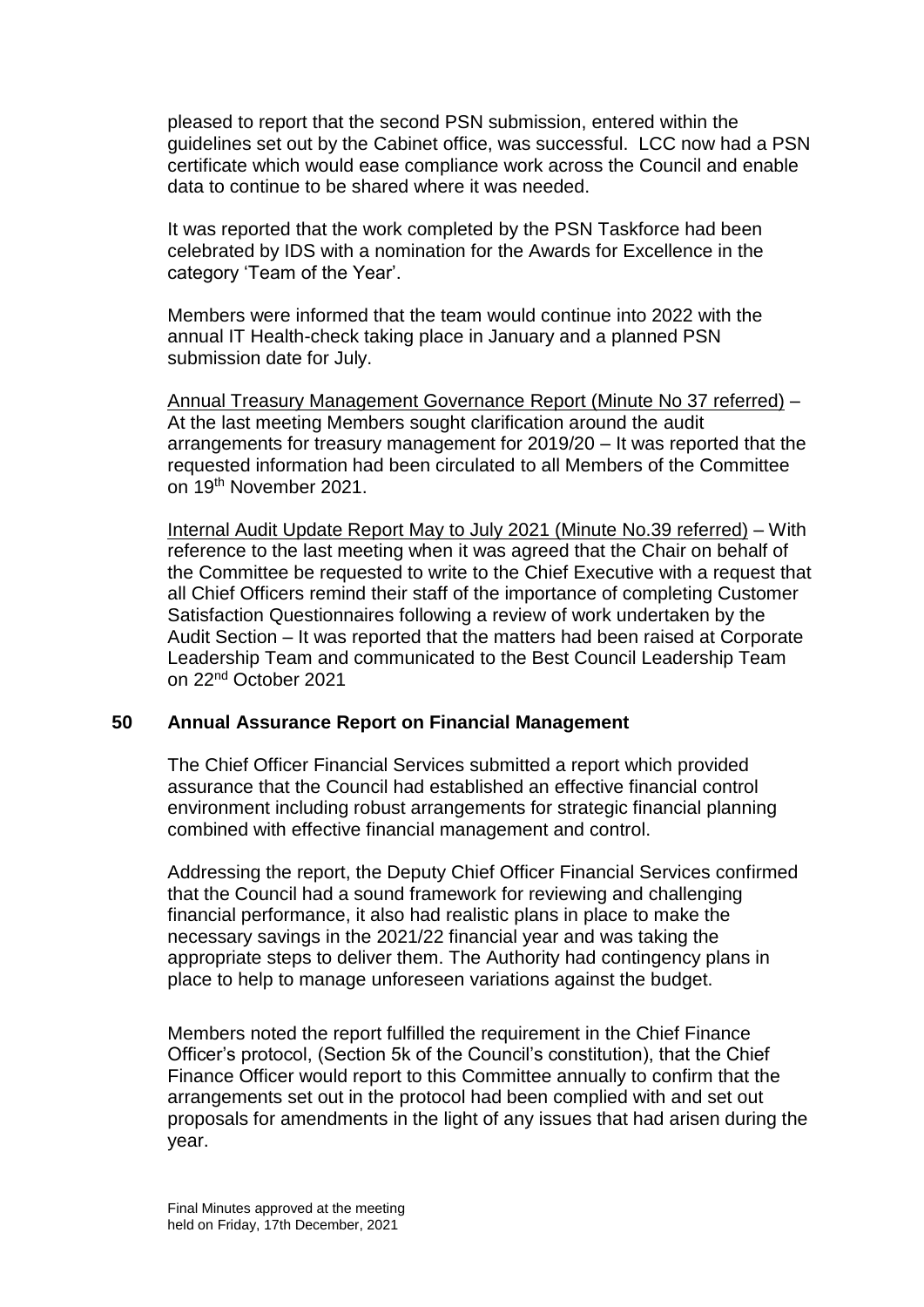Reference was made to the section "Clearly Communicate" Members questioned whether a briefing on the background to Local Government Finance has been received by new members.

Members were informed that the COVID-19 pandemic had impacted upon the delivery of this briefing, but it is the intention to provide a financial briefing on this issue which would be open to all Members.

**RESOLVED –** To note the assurances provided by the Chief Officer Financial Services that:

- (i) The appropriate systems and procedures were in place to ensure that there was sound financial management and control across the Authority
- (ii) The arrangements set out in the Chief Finance Officer protocol had been complied with.

## **51 Procurement of External Auditor**

The Chief Officer, Financial Services submitted a report which set out the proposals for appointing the external auditor to the Council for the statutory financial accounts for the five-year period from 2023/24.

Addressing the report, the Deputy Chief Financial Services Officer explained that by early March 2022, the Council would need to make the decision on how it would appoint external auditors for accounting periods 2023/24 onwards. External Auditors would need to be appointed for the accounting period 2023/24 by the statutory deadline of 31st December 2022.

Members were informed that under the Local Government Audit and Accountability Act 2014 ("the Act") the Council was required to secure the appointment of an auditor to audit its accounts for each financial year. In doing so the Council had three options;

- To appoint its own auditor, which requires it to follow the procedure set out in the Act.
- To act jointly with other local authorities to procure an auditor following the procedures in the Act.
- To opt into the national auditor appointment scheme administered by a body designated by the Secretary of State as the "appointing person". The body currently designated for this role is Public Sector Audit Appointments Limited (PSAA).

It was reported that following consideration of the three options it was concluded that the sector wide procurement conducted by PSAA would produce better outcomes and would be less burdensome for the Council than a procurement undertaken locally.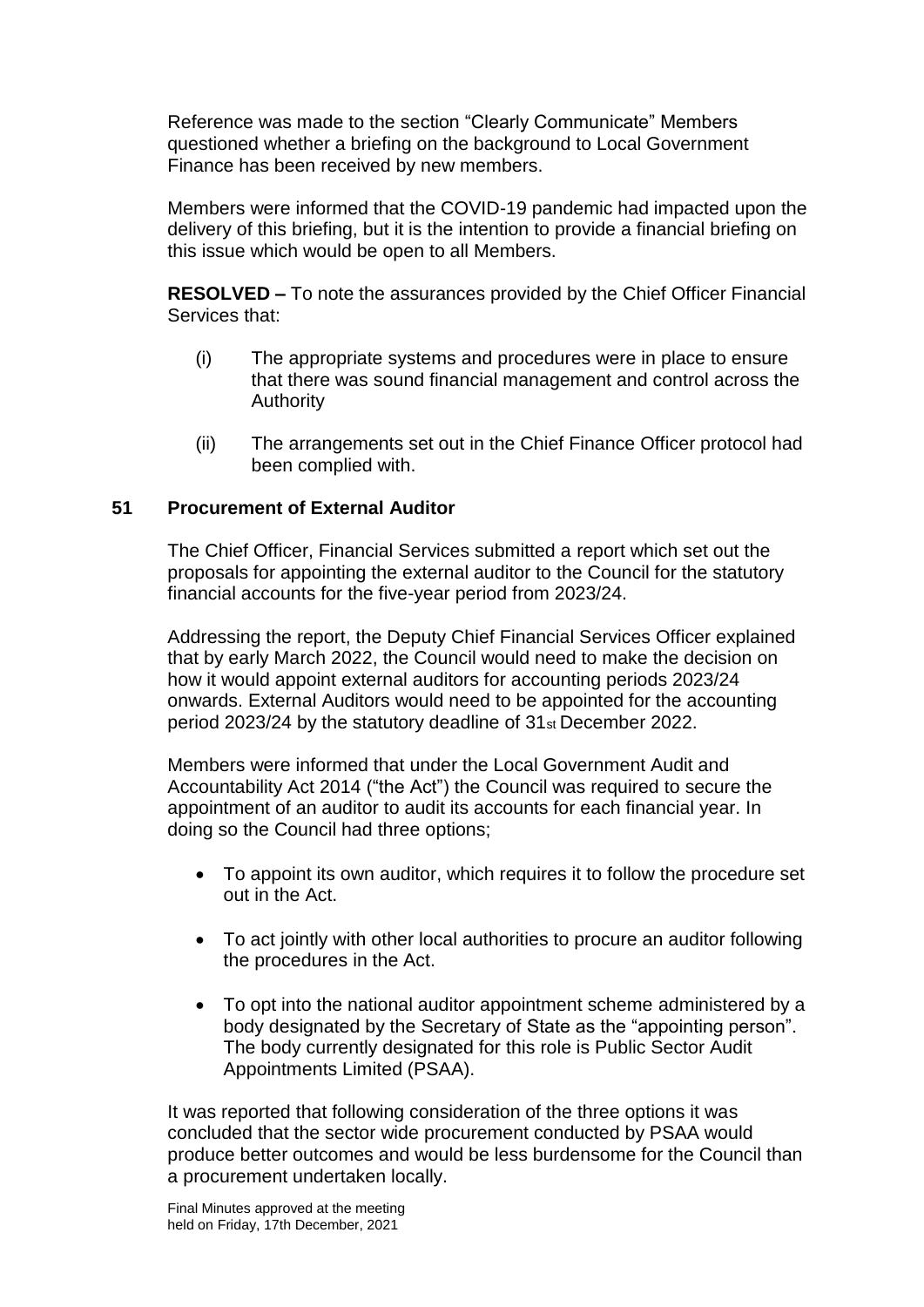Members queried if the Council would have any involvement in negotiations with the audit fee.

In responding the Chief Financial Services Officer said that the PSAA undertook the negotiations on behalf of all Local Authorities which achieved value for money.

Members asked what opportunity the Council would have to influence the nature of the audit.

Members were advised that the nature of the audit was prescribed by regulations and that negotiations would not therefore alter the nature, work, coverage or standards required in the audit.

Members asked if this procurement process was identical to previous appointment.

The Chief Financial Services Officer confirmed that this appointment process was the same as previous procurements.

**RESOLVED** – To recommend to Full Council that the Council accepts Public Sector Audit Appointments' invitation to opt into the sector led option for the appointment of external auditors from 2023/24.

#### **52 Procurement Review Update Report**

The Head of Procurement and Commercial Services submitted a report which provided an update as to progress made in relation to the P2P review which included recommendations from the LGA Peer Review.

Addressing the report, the Head of Procurement and Commercial Services said the report provided an update as to progress made in relation to the P2P review (including dovetailing the P2P review with recommendations from the LGA Peer Review while seeking to deliver greater strategic value from procurement activity).

The report informed Members that in accordance with the Corporate Governance Code and Framework, the P2P review sought to review the efficiency and effectiveness of all P2P related processes in order to ensure compliant procurement activity, to deliver value for money in relation to external spend, and to have the capacity/capability to be effective.

It was also reported that whilst consulting with Internal Audit on the proposed changes to CPRs it came to light that there was an anomaly between Finance, Contract and Legal Matters) and Article 13 of the Constitution (Decision Making). Extending the existing simplified contract signing processes under Article 14 by 1p to include contracts valued at exactly £100K, would align with the simplified decision-making processes in relation to Administrative Decisions under Article 13, ensuring clarity and efficiency.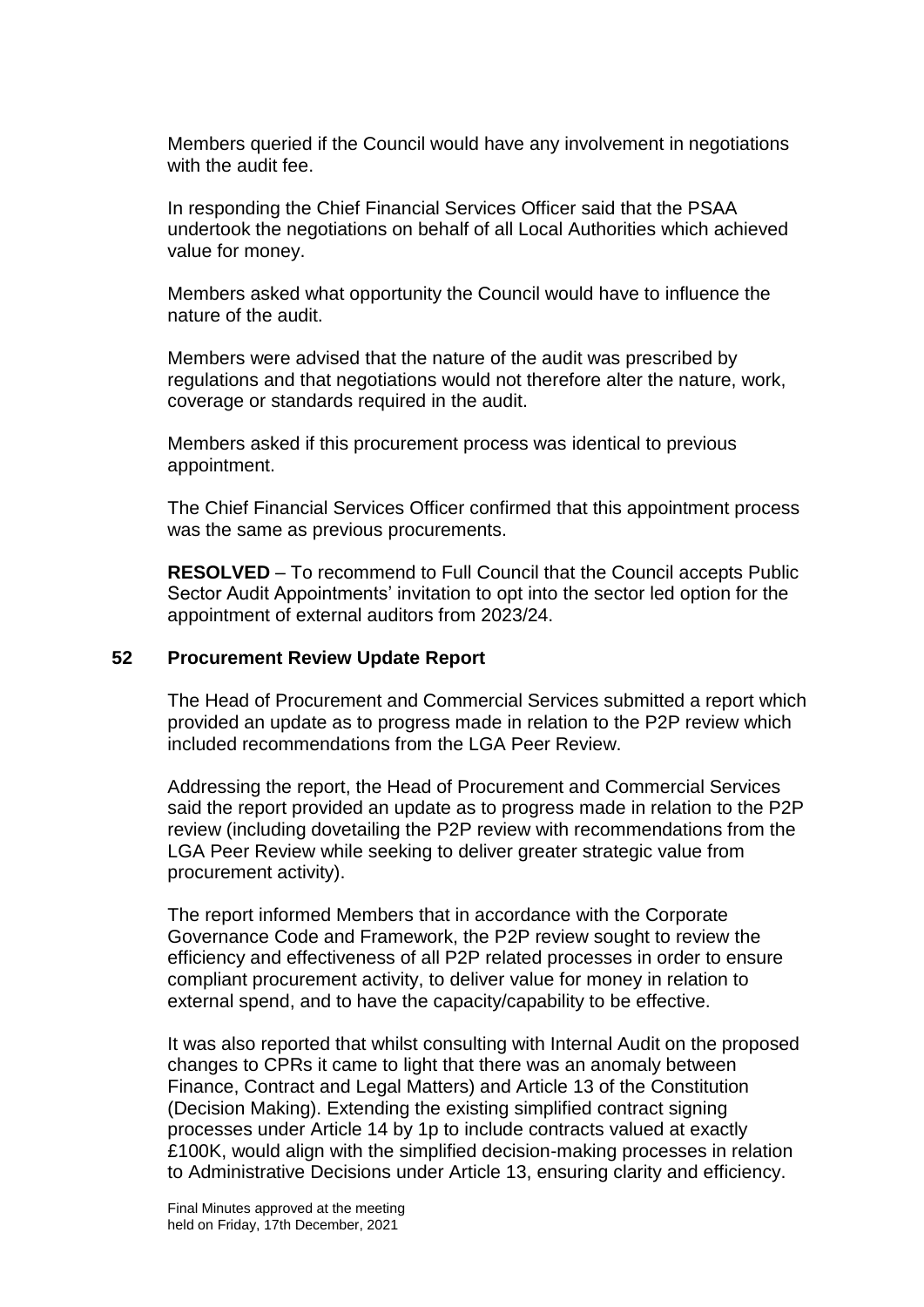Commenting on Social Value, Members asked whether there was intention to extend the current 10% weighting in favour of social value on procurement activity, as some other Local Authorities do.

In responding, the Head of Procurement and Commercial Services said of the initial 10% weighting would be reviewed over the first year. The intention was to get social value properly embedded, to receive and understand the data via a monitoring report, before considering increased weighting toward social value.

Members sought further details about the role of a new Commercial Finance Manager to explore income generation and trading opportunities.

Members were informed that the Commercial Finance Manager started in post on 6th September, from a private sector commercial finance background. It was reported that an initial review of current fees and charges levels, and commercial activity across the Council had commenced with a view to ensuring costs were fully recovered and to seek to maximise income generation.

Members made reference to the LGA Bespoke Remote Peer Support (Document) - Key Reflections, noting Recommendation No.7 that:

"Elected Members should be engaged with the strategic decision making for procurement and contract management. There should also be Member representation on the social value and climate change boards".

The Head of Procurement and Commercial Services noted in responding that the Social Value board reports to Scrutiny in relation to social value matters, and that the Corporate Governance and Audit Committee receive annual assurance reports in relation to procurement arrangements. However, Member engagement and oversight could be reviewed should Members wish.

The Chair thanked the Head of Procurement and Commercial Services for his attendance and contribution.

## **RESOLVED –**

- (i) That the contents of the report be noted
- (ii) To support the proposal to extend the existing the simplified contract signing process under Article 14 of the Constitution to also apply to contracts valued at exactly £100K, and thereby align with the Administrative Decision-Making process values under Article 13 of the Constitution.

#### **53 Internal Audit Annual Report and Opinion 2020/21**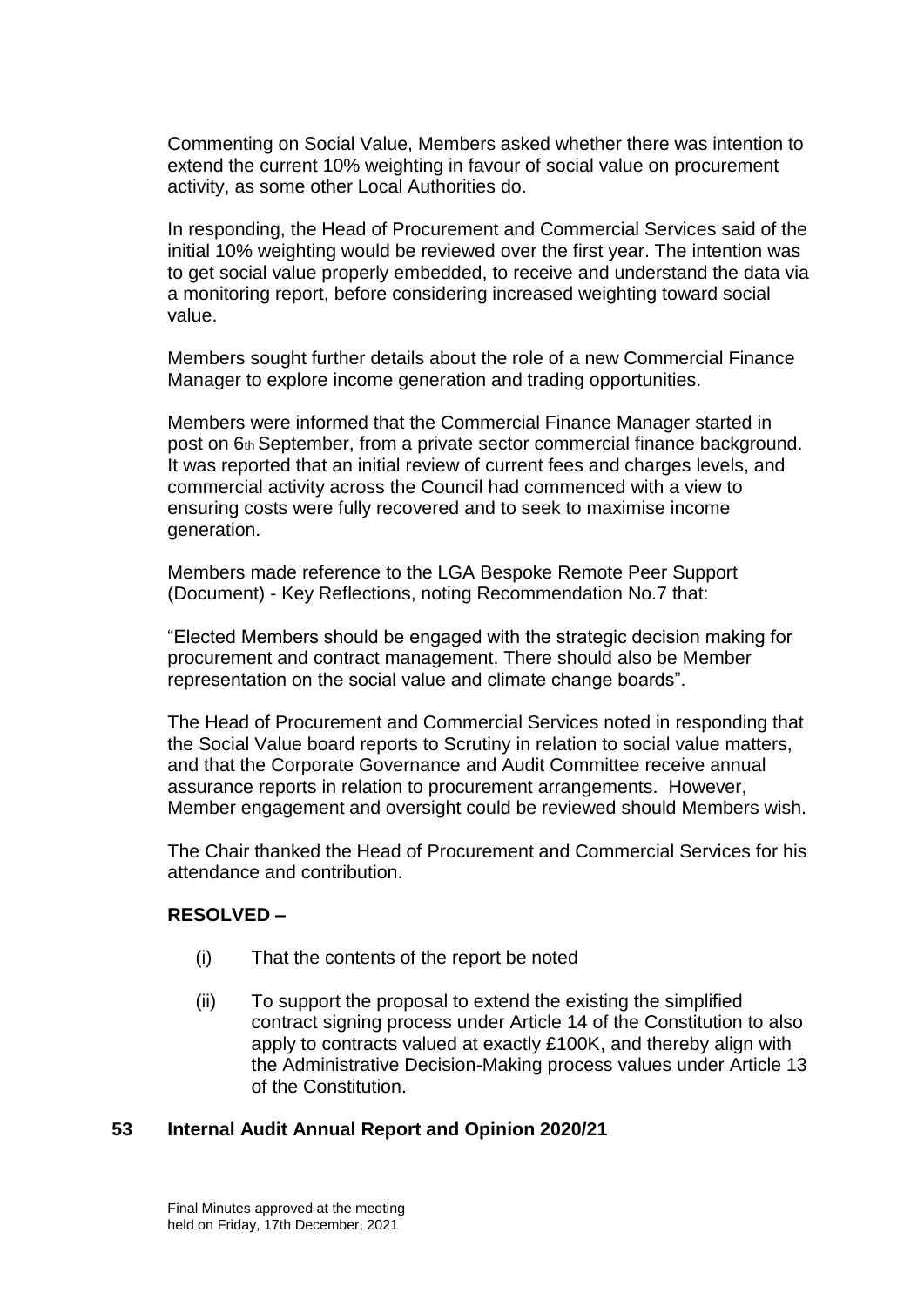The Head of Audit submitted a report which set out the annual opinion of the Head of Audit which provided a source of assurance that the internal control environment was operating as intended through a summary of the Internal Audit activity for the period from May to July 2021. The report also highlighted incidence of any significant control failings or weaknesses.

Addressing the report the Head of Audit said that the Public Sector Internal Audit Standards (PSIAS) required the Head of Audit to deliver an annual internal audit opinion and report that could be used by the council to inform its governance statement.

Members noted that the opinion provided by the Head of Internal Audit was based on the work undertaken and completed relating to 2020/21 regarding the adequacy and effectiveness of the Authority's framework of governance, risk management and control.

Members were informed that the work undertaken to support this opinion had been conducted in accordance with an established methodology that promotes quality and conformance with the International Standards for the Professional Practice of Internal Auditing.

Referring to the number of referrals, (Page No. 90 of the submitted report) Members noted that the majority of referrals (37) related to the Resources and Housing Directorate, Members asked if there was a reason for this.

Members were informed that Covid-19 Grant Applications fell within the remit of that Directorate.

Members joined the Chair in expressing their thanks and appreciation to the Audit Team for the work undertaken throughout the year.

**RESOLVED –** To receive the Annual Internal Audit Report and Opinion for 2020/21 and note the opinion given. In particular:

- (i) that on the basis of the audit work undertaken during the 2020/21 financial year, the internal control environment (including the key financial systems, risk and governance) were well established and operating effectively in practice
- (ii) a satisfactory overall opinion is provided for 2020/21, based on the audit work detailed within the submitted report
- (iii) that the work undertaken to support the opinion had been conducted in accordance with an established methodology that promotes quality and conformance with the International Standards for the Professional Practice of Internal Auditing
- (iv) to note that there had been no limitations in scope and nothing had arisen to compromise the independence of Internal Audit during the reporting period.

## **54 Approval of Annual Governance Statement**

Final Minutes approved at the meeting held on Friday, 17th December, 2021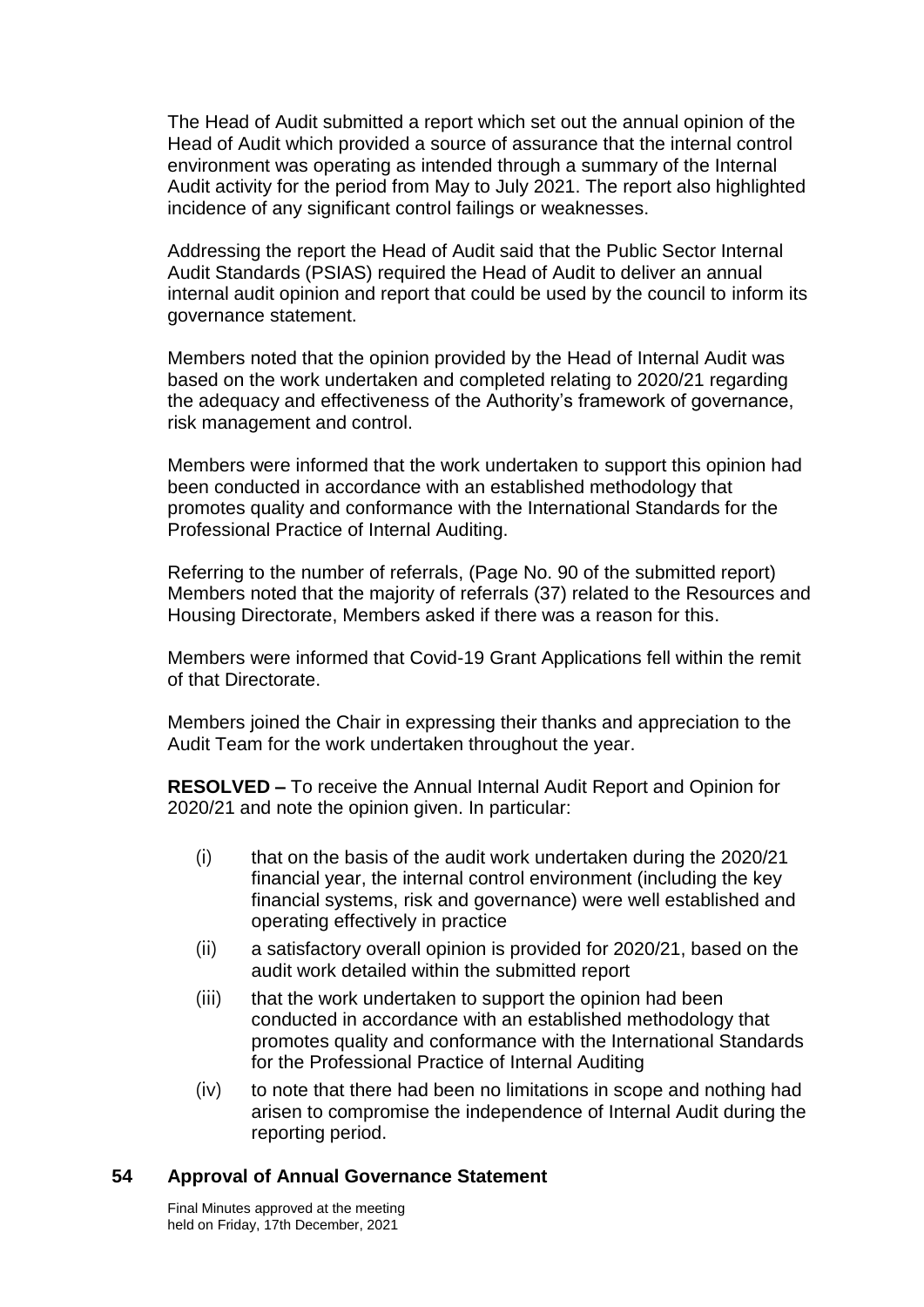The Chief Officer, Financial Services submitted a report which presented the final Annual Governance Statement (AGS) for approval by Committee in advance of the Committee's approval of the audited Statement of Accounts.

Addressing the report, the Internal Audit Manager explained the Annual Governance Statement was a statutory requirement and must be published alongside the council's audited statement of accounts.

Members were informed that the Annual Governance Statement had been updated reflecting developments in the Council's governance arrangements, with further assurance becoming available since the Committee approved the Interim Governance Statement in July 2021.

Commenting on the General Fund Reserve, Members queried if the amount of reserve was satisfactory

The Chief Officer Financial Services said the Medium-Term Financial Statement recognises the intention to increase the level of reserve year on year; and that the level of reserves were considered as part of the assessing the risk environment when setting the budget.

**RESOLVED** – That the Annual Governance Statement for 2021/22 be approved.

## **55 Counter Fraud Update Report**

The Chief Officer, Financial Services submitted a report which sets out details of the counter fraud activities undertaken by the Internal Audit service between the period April 2021 and September 2021.

Addressing the report, the Principal Audit Manager spoke in detail about the report and highlighted the following areas of work:

- Reactive Anti Fraud Work
- Proactive Anti- Fraud Work
- Counter Fraud and Corruption Strategy and Response Plan
- Whistleblowing Policy Review

The Chair thanked Officers for the report and work undertaken.

## **RESOLVED –**

- (i) To note the assurances as set out in the submitted report.
- (ii) To endorse the Counter Fraud and Corruption Strategy and Response Plan noting that the Policy Statement on Fraud and Corruption will be discontinued.
- (iii) Endorse the Whistleblowing Policy noting that the Raising Concerns Policy will be discontinued.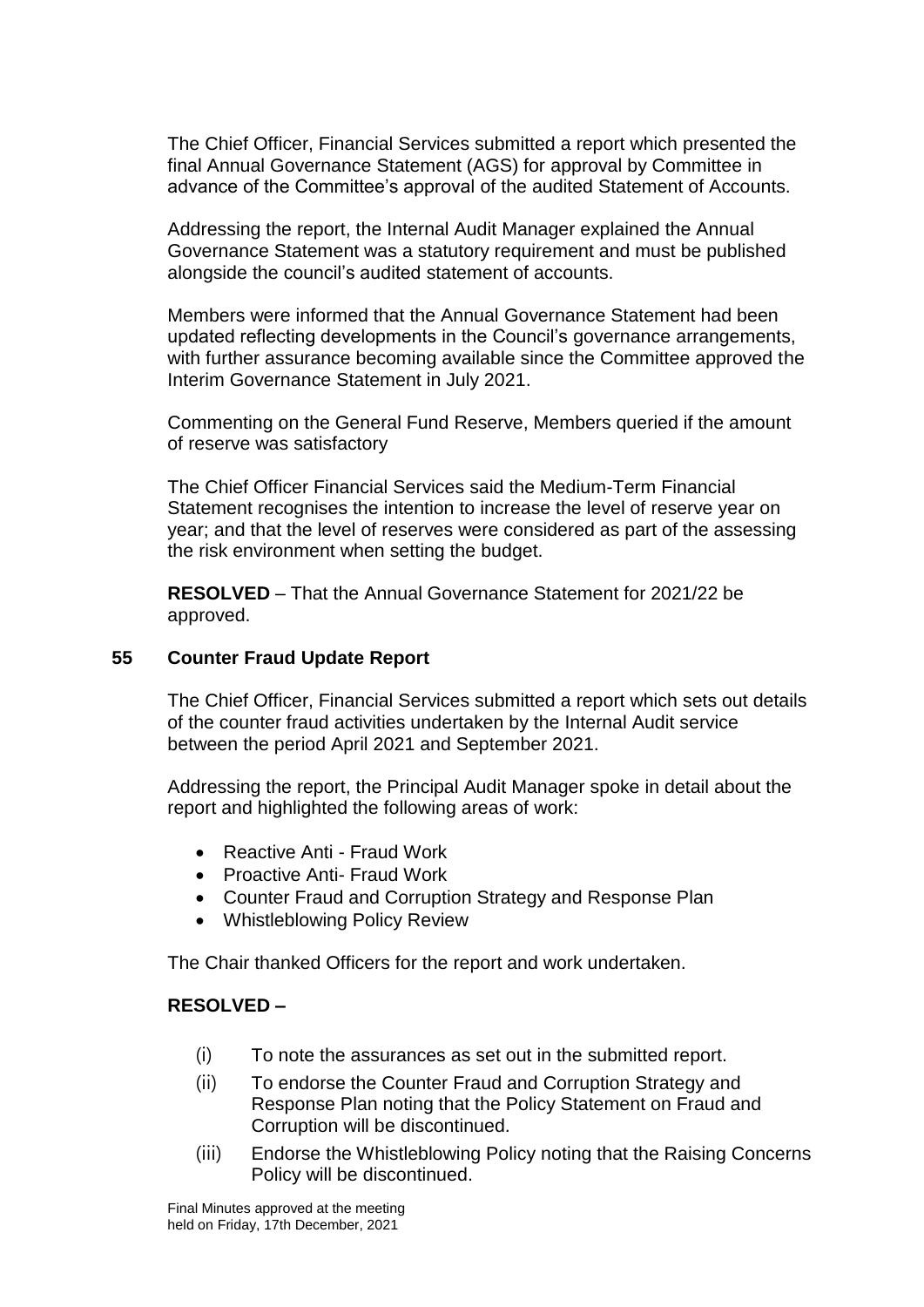(iv) To endorse the role of a Counter Fraud and Corruption Champion noting that the party whips will appoint to the role.

# **56 Grant Thornton Audit Progress Report**

The Chief Officer, Financial Services submitted a report which provided an update from the external auditors, Grant Thornton on their 2020/21 audit. The report outlined the findings from their interim audit work and offered commentary on progress to date on the final accounts audit.

The Chair welcomed Mr Gareth Mills and Mr Perminder Sethi from Grant Thornton.

Addressing the report Mr Mills said Members would be familiar from previous discussions of the challenging nature of the availability of specialist public sector external audit staff, and the volume of local authority audits which continued after last year's target date of completion of 30<sup>th</sup> November 2020, including Leeds City Council. He said this background coupled with the impact of Covid-19 remote working and the need to prioritise NHS clients given their earlier audit deadline of June 2021, had meant that local authority audit work had been delayed in comparison to the normal timings and profile of delivery.

It was also reported that the new Code of Audit Practice which came into force in April 2020 introduced an Auditor's Annual Report, containing a commentary or arrangements to secure value for money and any associated recommendation. This new approach was more complex, more involved and was planned to make more impact.

Commenting on the 2020/21 audit, Mr Mills said it was now proposed that completion of the audit field work on the majority of the accounts would be done by late December 2021 with a view to completing any remaining fieldwork in January and signing the audit opinion by 31st January 2022.

Members asked what assurances could be provided regarding audit quality, in the light of recent regulatory findings regarding two Grant Thornton audits of companies.

In responding Mr Mills said the instances referred to were in the private sector arm of Grant Thornton and related to audits which took place some time ago.

Mr Mills explained that the public audit sector was heavily regulated with the FSA undertaking a review of work undertaken in the sector based on a sample of audit files. A recent thorough review of an audit undertaken by Grant Thornton had resulted in positive feedback.

Mr Mills gave an assurance to the committee that audit work undertaken was appropriate, detailed, in line with requirements and of appropriate standard.

The Chair thanked Mr Mills and Mr Sethi for their attendance.